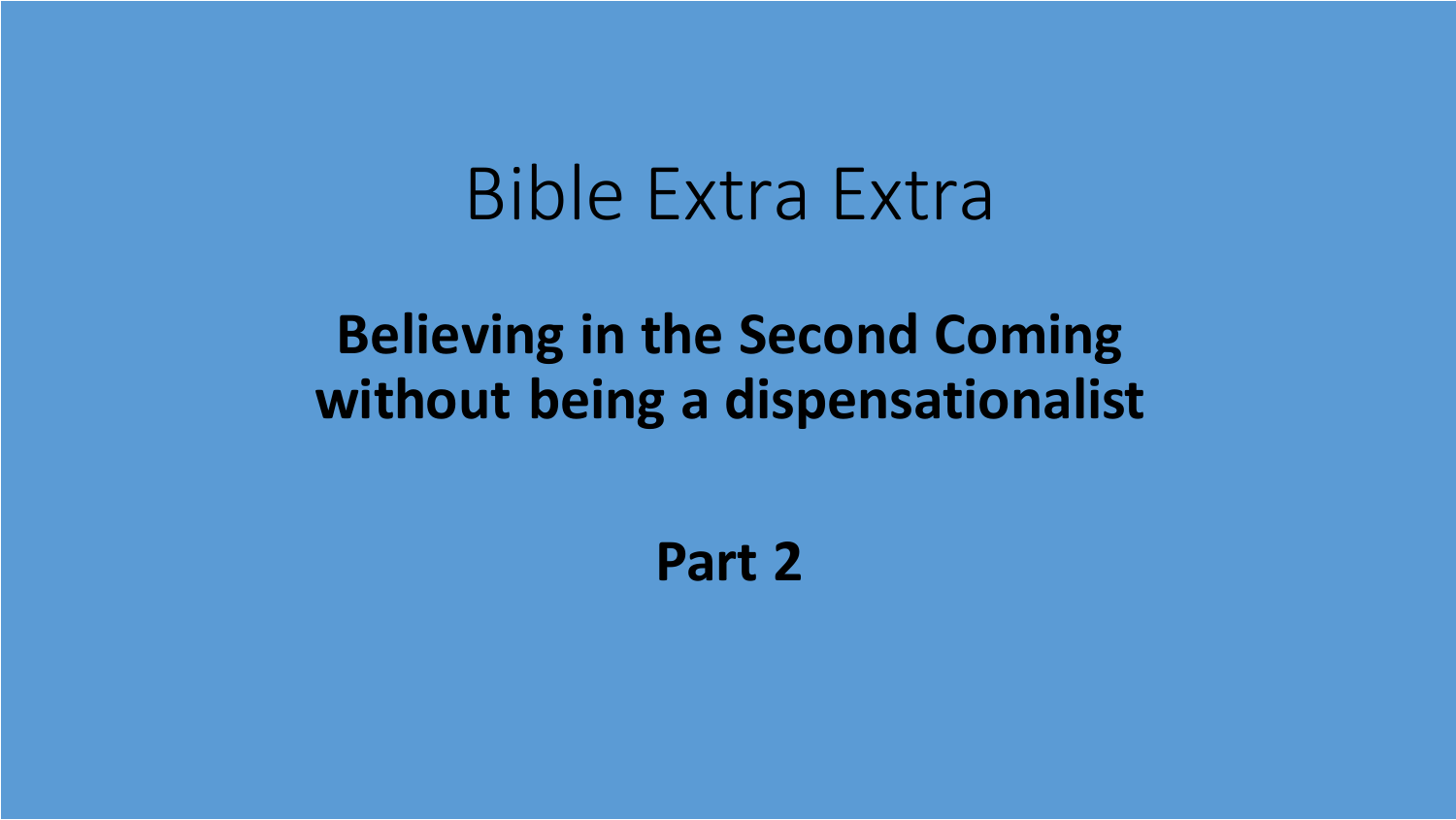If it is accepted that God has 2 separate peoples and different programmes for each, then the doctrine of the rapture of the church before the Great Tribulation follows logically. This is how the church "parenthesis" ends so that God can turn his attention back to Israel for the next dispensation. Dispensationalism teaches that after the rapture of the church, national Israel again takes centre stage during the tribulation and Jews finally begin accepting Jesus as their Messiah. Then follows the Millennium during which the offer of a literal messianic Kingdom rejected by Israel 2000 years ago finally becomes reality. To keep their strange doctrinal system from collapsing [they] must prove the doctrine of the pre-tribulational rapture – a doctrine wholly unknown to Christianity before the 19th century.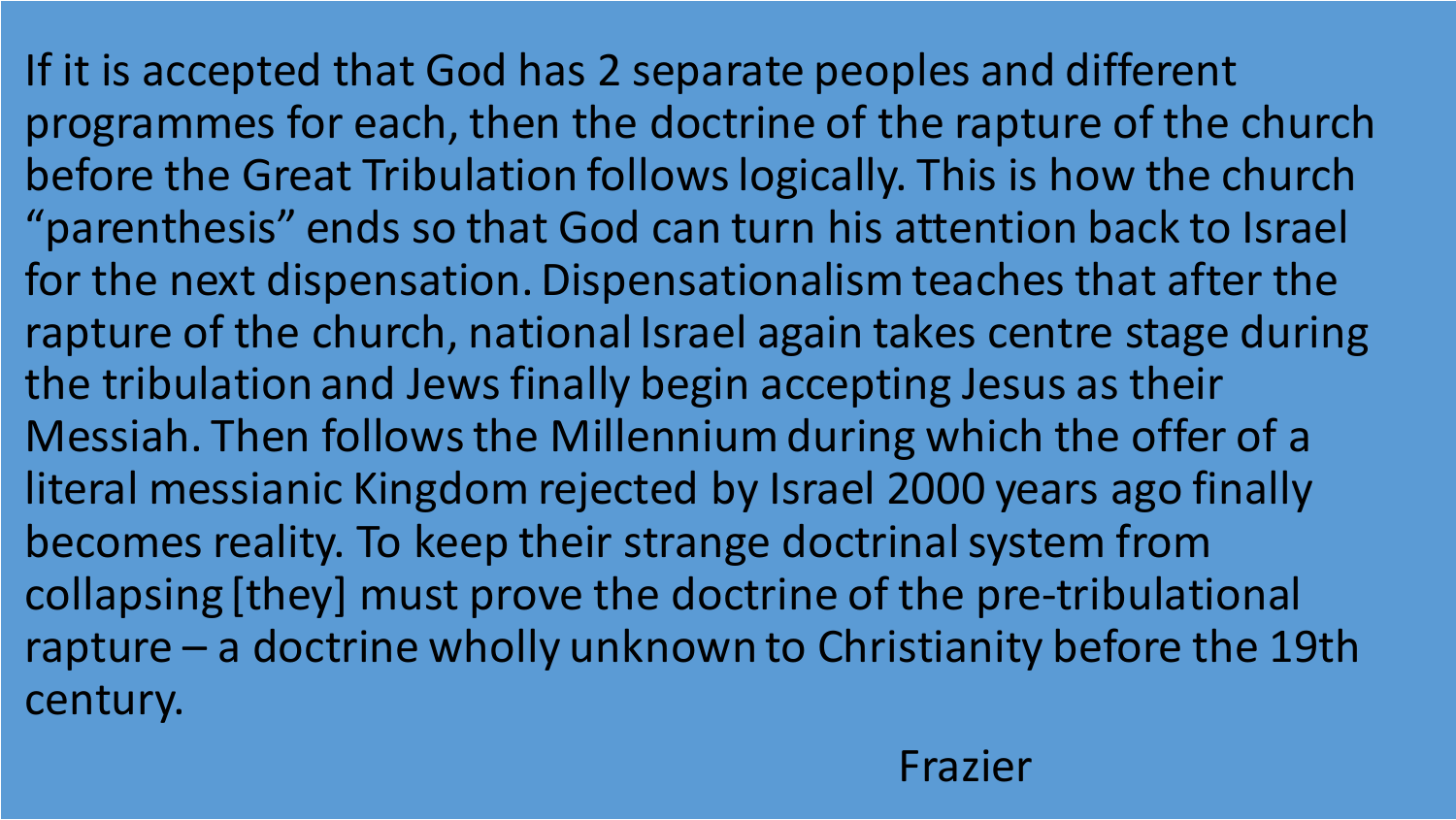#### Why I don't believe in a pre-trib rapture

- It's a 19<sup>th</sup> century doctrine
- It has no clear and explicit support in Scripture
- Splitting Daniel's weeks has no textual support
- Jesus says explicitly that the rapture comes AFTER not BEFORE the tribulation
- Revelation indicates Christians will be alive on earth during the tribulation
- All rapture verses are in the context of the final and decisive Day of the Lord / Last Trumpet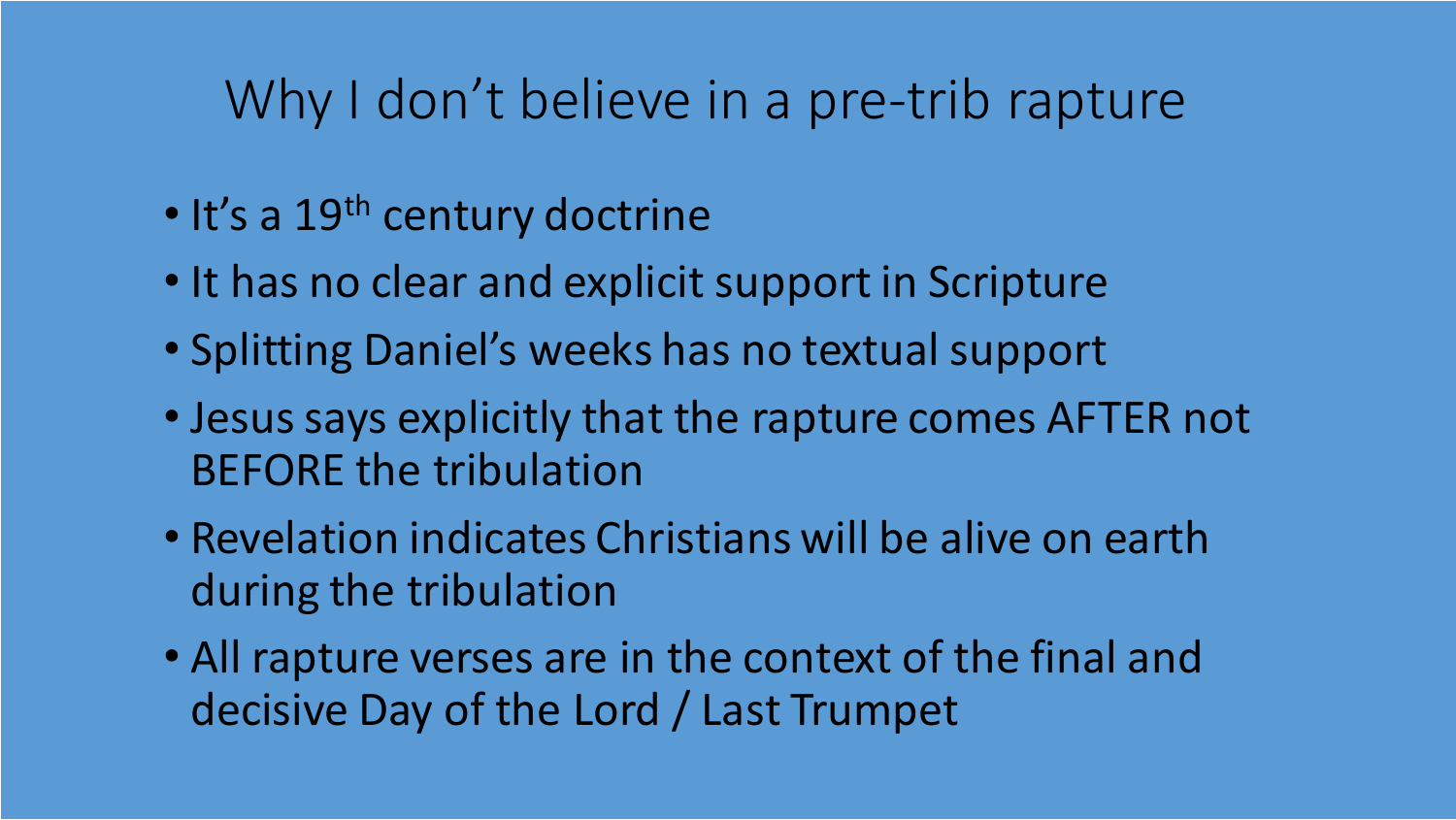### Why I don't believe in a literal millennium

- It is ONLY mentioned in a book that is notoriously difficult to interpret.
- Revelation is clearly cyclical with parallel sections, and such a structure lends itself to an amillennial interpretation.
- The main body of church Fathers were amillennial.
- Millennialism has mainly been confined to smaller Protestant groupings and sects.
- The whole idea seems completely odd and unnecessary. (Lindsey quote.)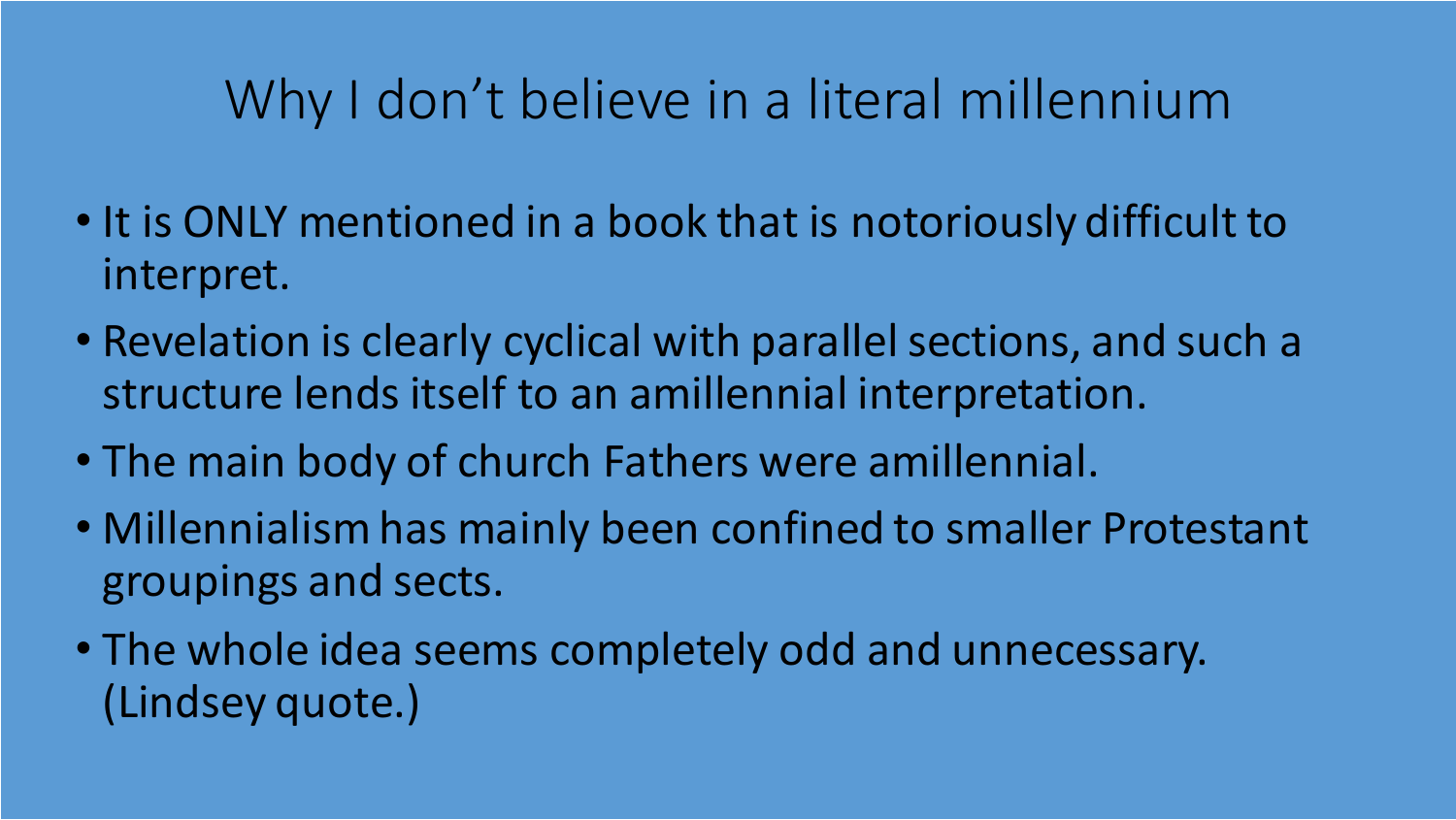**BST** The Bible Speaks Today

#### **THE MESSAGE OF**

# REVELATION

STUDY<br>GUIDE **MICHAEL** 

**NEW TESTAMENT ivp SERIES EDITOR JOHN STOTT** 

**WILCOCK**